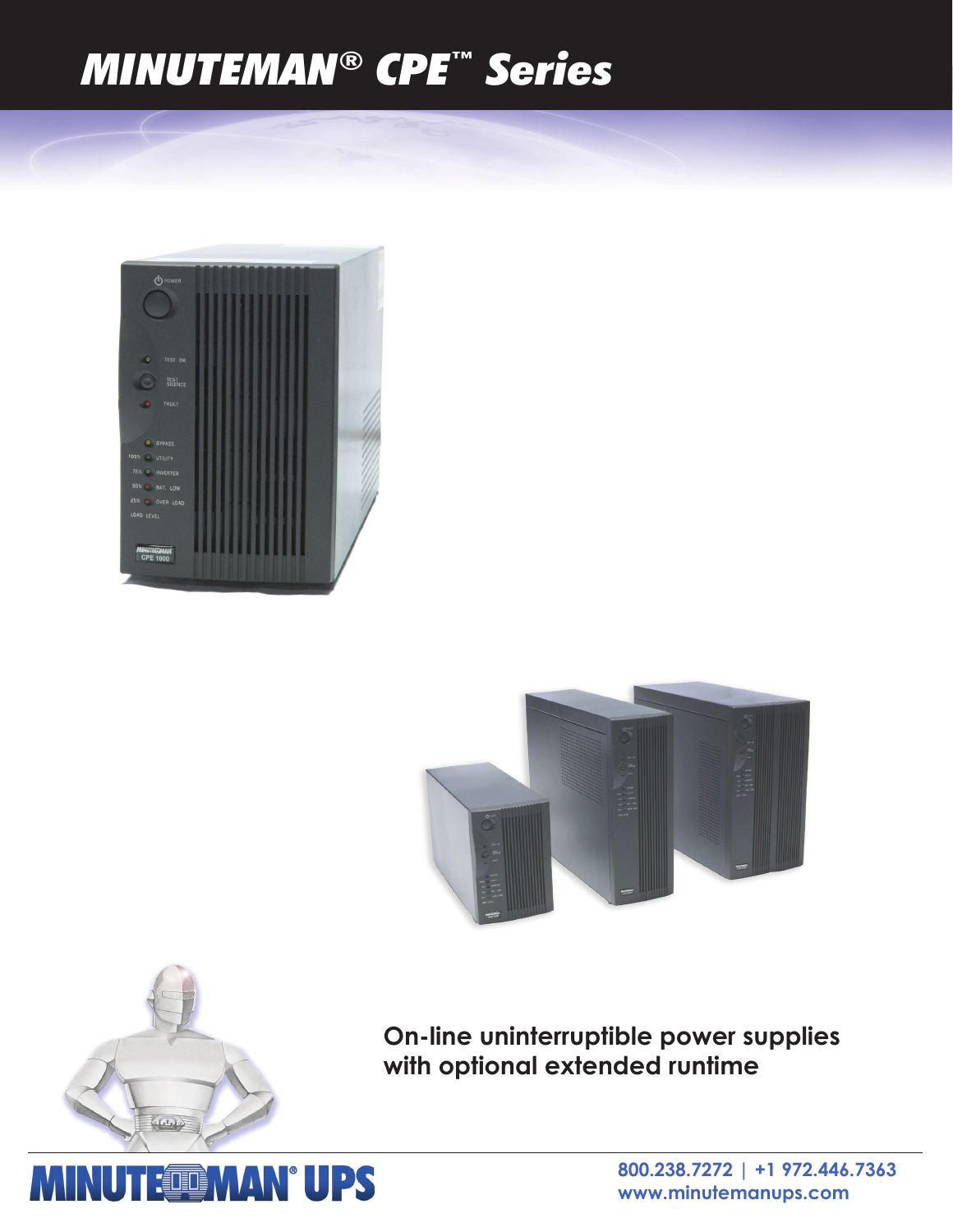# *MINUTEMAN® CPE™ Series*

### **Features at a Glance**

- **EXECOMPACT TOWER Design to Meet Your Installation Needs**
- **Unity Input Power Factor for Maximum Efficiency**
- **Easy Maintenance and Swappable Battery**
- **Smart Battery Management**
- **Matching Battery Cabinets**
- **Complete Circuitry Protection**

The CPE is a sophisticated yet affordable single-phase UPS system. It offers on-line technology and a wide input voltage range to provide a constant clean, steady sine wave to protected equipment, even without going to battery mode. It can instantly switch to battery, and its battery management system and easy, swappable battery packs make maintenance trouble free.

## *The CPE is Ideal for Protecting*

- Servers & Networks
- **Telecommunications Equipment**
- **Industrial Equipment**
- **Medical Imaging Equipment**
- **Any Sensitive Electronic Devices**

The unity input power factor meets today's industry standard for energy savings and low reflected harmonics, so you get the maximum protection available.

### **Microprocessor Control**

The CPE's advanced microprocessor control gives you greater reliability, functionality and smaller size than other designs. The systems feature high overload handling without transfer to the bypass. You are also protected in case of short circuit or overtemperature conditions.

## **Easy Plug and Play Design**

The CPE is easy to install. All models come standard with input cables, so all you have to do is plug the unit into your utility power and plug the equipment you want protected into the back of the unit. Turn it on and you're done! Every CPE unit automatically senses the operating frequency, and adjusts accordingly.

### **User-Friendly Control Panel**

The user-friendly display clearly communicates the UPS status, and makes diagnostics a trouble-free task. The standard communications software allows for easy control and shutdown of your protected equipment during a blackout, and also lets you remotely perform diagnostics, communicate to the UPS via SNMP/web/network adapter, access UPS functions through the web, and receive alerts about specific events via SMS messages. The free software supports Novell NetWare, Windows 95/98/2000/Me/XP/NT, Linux, and FreeBSD. Major UNIX platforms are also available.

## **Communications**

The CPE comes standard with shutdown software. The software gives you control of the UPS, and allows a graceful shutdown when the utility power fails, and gives you the ability to:

- Remotely test major operating functions of the UPS
- **Communicate via SNMP/web/network (with adapter card)**
- **Access UPS functions via the web**
- Receive SMS alerts when specific events occur

A standard RS232 interface allows you to communicate with the UPS through a network or computer. The standard software is compatible with Novell NetWare, Windows 95/98, Windows NT, Windows XP, or other Windows systems, Linux, and FreeBSD.

The CPE also has SNMP adaptability through an optional SNMP card. Optional AS/400 or True Relay Interface cards also give the ability to remotely monitor the UPS using a variety of computing platforms.

#### **Precision Power Conditioning**

- Tight Voltage Regulation
- Frequency Isolation
- Good Harmonic Reduction
- **Unity Power Factor Input, with 0.5 Lagging to Unity**
- **Short Circuit Protection**
- **Transient Protection**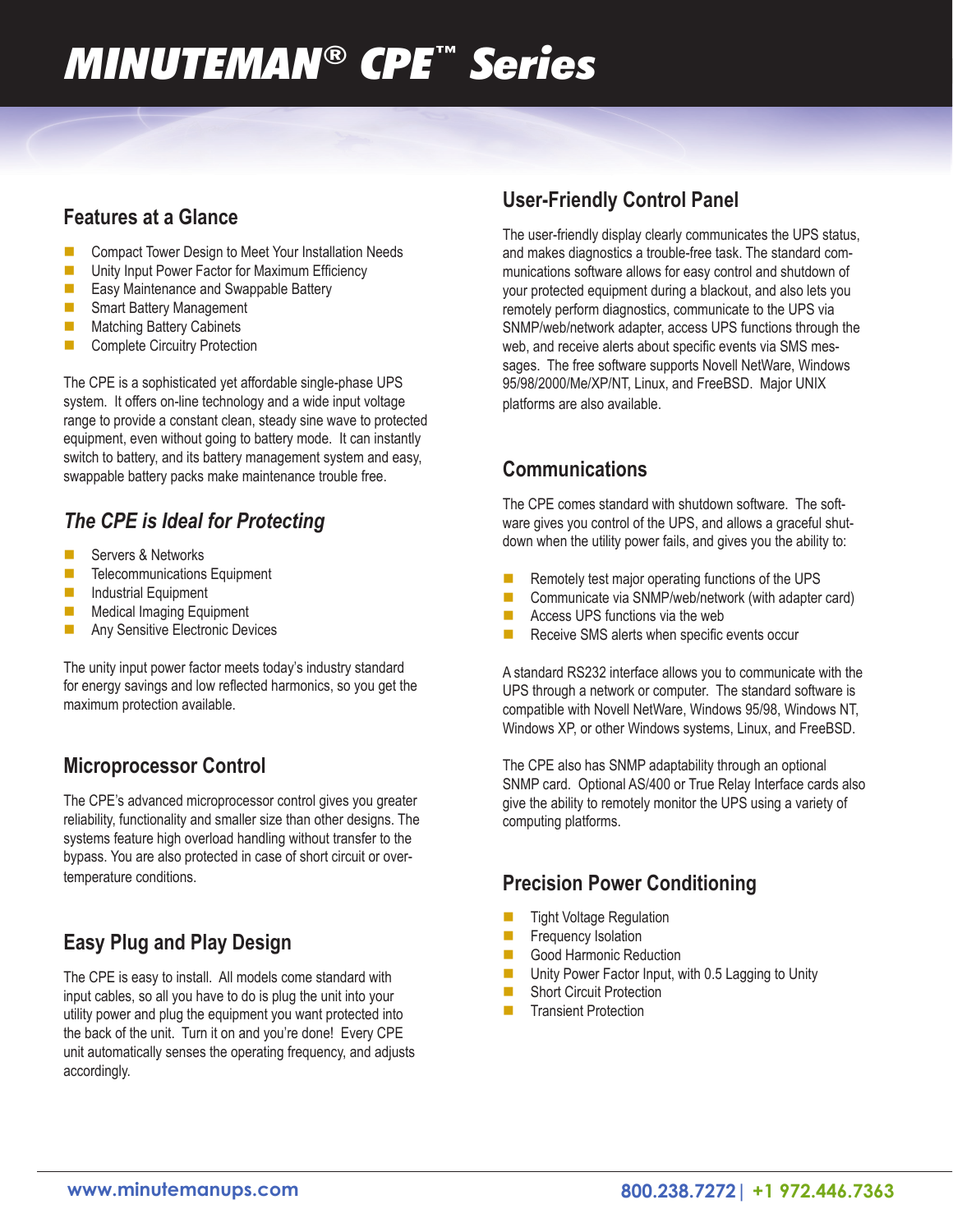# **True On-line UPS Systems**

### **Batteries**

Batteries are the most expensive component of a UPS system. Protect them and extend their life with the Smart Battery Management System (SBMS). SBMS continuously monitors battery status and recharges whenever necessary, so you have worry-free battery power.

Matching battery cabinets make your CPE look great and allow you easy battery access.

## **Battery Specifications**

| Battery Type:                       | Sealed Lead Acid Maintenance Free |  |    |  |
|-------------------------------------|-----------------------------------|--|----|--|
| Quantity (pcs) (1kVA / 2kVA / 3kVA) |                                   |  |    |  |
| Voltage (VDC) (1kVA / 2kVA / 3kVA)  | 36                                |  | 96 |  |
| Recharge Time                       | 8 hours to 90%                    |  |    |  |

### **Battery Run Time Reference (Internal Battery)**

| Load           | 1 kVA   | 2 kVA   | 3 kVA   |                                     |
|----------------|---------|---------|---------|-------------------------------------|
| 400VA / 280W   | 28 Min. | 63 Min. | 96 Min. | <b>Extended</b>                     |
| 800VA / 560W   | 9 Min.  | 25 Min. | 72 Min. | batteries with                      |
| 1000VA / 700W  | 8 Min.  | 17 Min. | 24 Min. | matching                            |
| 1500VA / 1050W |         | 10 Min. | 18 Min. | cabinets can                        |
| 2000VA / 1400W |         | 7 Min.  | 14 Min. | extend run times                    |
| 2500VA / 1750W |         |         | 10 Min. | to virtually any<br>length of time. |
| 3000VA / 2100W |         |         | 8 Min.  |                                     |

### **Communications Options**

#### **True Relay Card**

A 10-pin terminal is supported to offer the signals of Bypass, Utility Normal/Failure, Inverter On, Battery Low, Battery Bad, UPS Alarm, and UPS Shutdown.

#### **AS/400 Card**

A DB9 port is supported to offer the signals of Bypass, Utility Normal/Failure, Inverter On, Battery Low, and UPS Shutdown.

#### **WEB/SNMP Card**

Integrates multi-network communication protocols to enable comprehensive, easy-to-understand and secure remote monitoring and management of the UPS via the Internet.